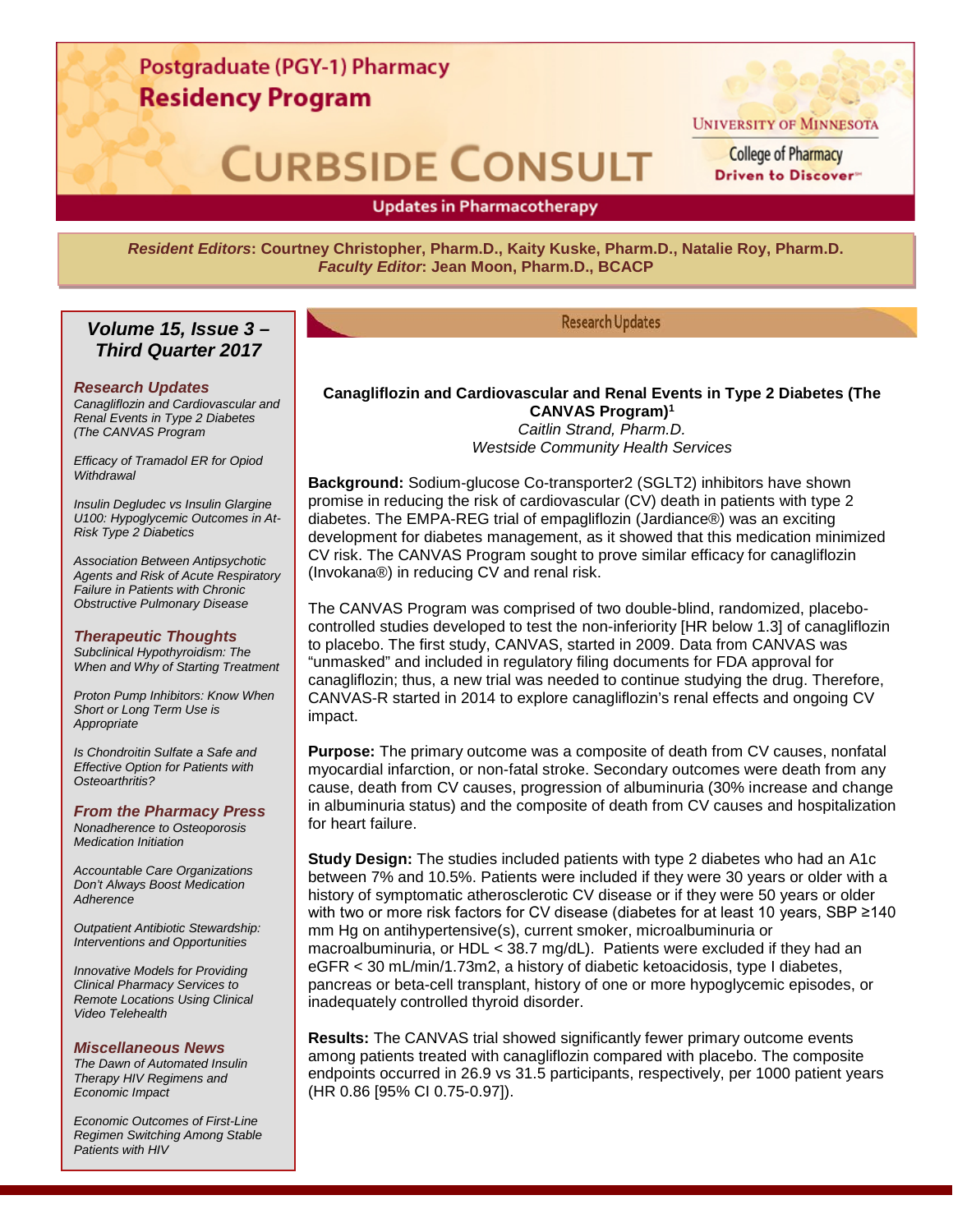Renal outcomes also favored canagliflozin vs placebo with a progression of albuminuria in 89.4 vs 128.7 participants, respectively, per 1000 patient years (HR 0.73 [95% CI 0.67-0.79]) and a greater regression of albuminuria at 293.4 vs 187.5 participants, respectively, per 1000 patient years (HR 1.7 [95% CI 1.51-1.91]). The composite renal outcome also had a significant reduction among canagliflozin patients of 5.5 vs 9, respectively, per 1000 patient years (HR 0.6 [95% CI 0.47-0.77]).

Of note, canagliflozin patients showed an increased rate of amputations at 6.3 vs 3.4 amputations per 1000 patient years (HR 1.97 [95% CI 1.41-2.75]). 71% of amputations were at toe or metatarsal and the highest risk of amputation was among patients with a history of amputation or peripheral vascular disease (PVD). Fracture rate was also higher with canagliflozin, occurring at a rate of 15.4 vs 11.9 fractures per 1000 patient years (HR 1.26 [95% CI 1.04-1.52]).

Among patients taking canagliflozin, the study showed significant changes in intermediate cardiovascular markers including an A1c reduction of 0.58% [95% CI - 0.56 to -0.61%], a reduction in body weight by 1.6 kg [95% CI -1.7 to -1.51 kg], reduced systolic blood pressure by 3.93 mmHg [95% CI -4.3 to -3.56], diastolic blood pressure reduction of 1.39 mmHg [95% CI 1.61 to -1.17], and an increase of both HDL by 2.05 mg/dL [95% CI 1.77-2.33] and LDL by 4.68 mg/dL [95% CI 3.64- 5.73].

**Conclusions:** Canagliflozin reduced the frequency of the primary endpoint of composite death from CV causes, non-fatal MI, and non-fatal stroke. It also slowed the progression of albuminuria compared with placebo. However, it showed an increased risk of amputation in patients with a history of amputations or PVD.

**Key Point:** The CANVAS Program studies support that CV benefits are a class effect for SGLT2 inhibitors. However, the increased risk of amputation may lead clinicians to steer towards other SGLT2s.

### **Efficacy of Tramadol ER for Opioid Withdrawal2** *Brittany Bailey, Pharm.D. Avera Marshall Regional Medical Center*

**Background**: Current first-line treatment of opioid use disorder (OUD) is medically supervised withdrawal. Medications used to manage withdrawal symptoms include clonidine and buprenorphine. Buprenorphine, has shown in past studies to be more effective than clonidine at suppressing withdrawal symptoms; however it also has the potential for abuse. Tramadol ER is an opioid agonist dosed once-daily, with less abuse potential.

**Objective**: Evaluate the efficacy of tramadol ER as an option to treat opioid withdrawal symptoms during supervised opioid withdrawal.

**Study Design**: This trial was a randomized 1:1:1, double-blind, double-dummy, placebo-controlled opioid withdrawal procedure. Patients recruited met DSM-IV criteria for opioid dependence and had a urine sample positive for opiates. Exclusion criteria included pregnancy, hypotension, physical dependence on alcohol and/or benzodiazepines requiring treatment, history of seizures, allergies to study medications, or current enrollment in opioid agonist treatment. Subjects were followed through three study phases. In phase one (stabilization phase), all subjects were given morphine 30 mg subcutaneous four times daily for seven to ten days followed by a naloxone challenge to determine level of physical dependence. Level of physical dependence was scored using the Clinical Opiate Withdrawal Scale (COWS) scores, completed by professional staff, and the Subjective Opiate Withdrawal Scale (SOWS) completed by participants. Subjects were stratified by sex, race, CYP2D6 (extensive, intermediate, and ultra-extensive poor metabolizer genotypes) and peak COWS score. In phase two (taper phase), stratified patients were randomized to receive starting doses of clonidine 0.4 mg/day, tramadol ER 300 mg/day, or buprenorphine/naloxone 4/1 mg/day. After day two of the taper phase, doses of each medication were reduced until day seven. Phase three was the post-taper period, occurring from day eight through day fourteen, during which all subjects received placebo. At least one dose of study drug was received by 103 subjects which was not enough to meet 80% power. Chi-square test was used for dichotomous variables and one-way ANOVA was used for continuous data results between the three groups. The primary endpoint was a comparison of opioid withdrawal symptoms (COWS and SOWS scores) during taper versus post-taper, using the modified intention to treat population (at least one dose of study drug). The secondary endpoint of retention was measured as enrollment on the final day of taper. Adverse effects and withdrawal symptoms were not differentiated.

**Results**: No statistically significant differences between treatment groups was found. Of the total participants, 85.4% were men and 41.7% were white. Regarding the primary outcome, initial mean peak COWS score was 8- 9 on day one of taper for all three treatment arms. The time-course analyses of taper and post-taper showed significant reduction in COWS mean peak rating per day with taper mean of 5.19 and post-taper mean of 3.97  $(F_{2170}=3.6; P=0.03)$ . The area under the curve (AUC) of the COWS total scores, showed statistically significant reductions ( $F_{2,159}$  = 14.6, p<0.001) in mean score from taper to post-taper periods for clonidine (taper: 6; post-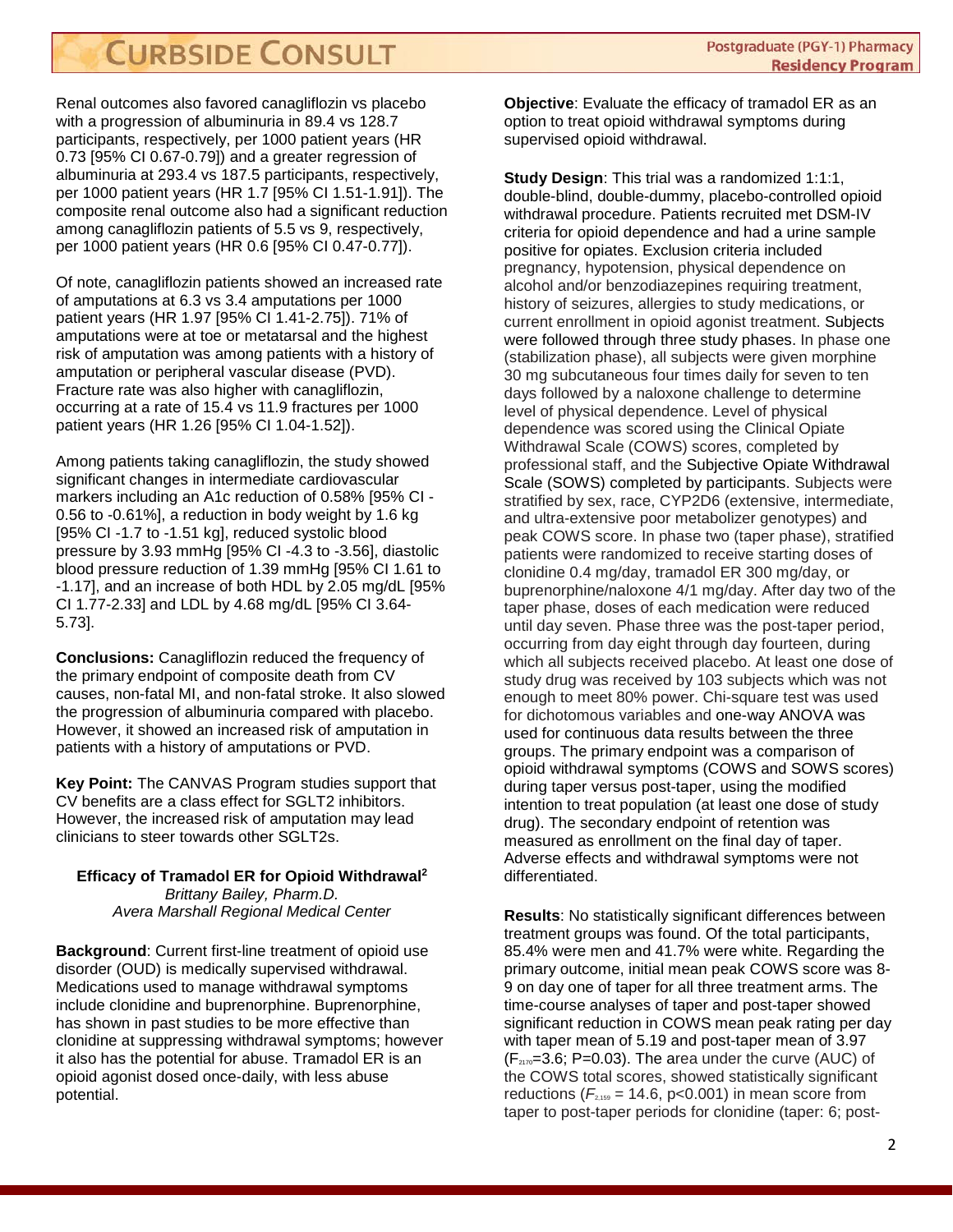taper: 3.4) and tramadol ER (taper: 4.6; post-taper: 3.2), but not buprenorphine (taper: 4.6; post-taper: 5.6). The AUC of the mean Subjective Opiate Withdrawal Scale (SOWS) total scores also resulted in significant reductions ( $F_{2,159}$  = 17.7, p<0.001) in withdrawal severity between taper and post-taper periods for clonidine (taper: 13.1; post-taper: 3.2; p<0.001) and tramadol ER (taper: 7.4; post-taper: 2.8; P=0.03), but not buprenorphine (taper: 6.4; post-taper: 7.4). Regarding the secondary endpoint of retention to the last taper day, tramadol ER (26 [72.2%]) showed no statistical difference compared to buprenorphine (28 [90.3%]) or clonidine (22 [66.1%]) ( $X_2$ =8.5, P=0.1]). Most common adverse effects, seen in all treatment arms, included abdominal pain, agitation, anxiety, chills, headache, insomnia, muscle aches, restlessness, rhinorrhea, and tremor. The percent range of patient experiencing an adverse effect was approximately 0-50% for each treatment arm.

**Conclusions**: Results of this trial show potential of tramadol ER as an effective treatment option for opioid withdrawal symptoms with statistically significant reduction in COWS and SOWS scores. While buprenorphine showed lower taper COWS and SOWS scores, both tramadol ER and clonidine had lower posttaper scores compared to buprenorphine. Tramadol ER shows similar risk of adverse effects compared with clonidine and buprenorphine. Future research should be completed to include a larger sample size to meet 80% power and a study design focused on inferiority or superiority of tramadol ER compared to buprenorphine and clonidine for treatment of withdrawal symptoms.

**Key Point**: In treatment of OUD with medically supervised withdrawal, tramadol ER may be an effective option to reduce withdrawal symptoms when comparing taper and post-taper opiate withdrawal scale scores.

### **Insulin Degludec vs Insulin Glargine U100: Hypoglycemic Outcomes in At-Risk Type 2 Diabetics3** *Kirstin Gramith, Pharm.D. Essentia Health*

**Background:** Glycemic control is necessary to reduce complications in type 2 diabetic patients. Despite insulin being the most effective blood glucose lowering therapy, patients are often reluctant to start insulin therapy. Concern of hypoglycemia can negatively influence patient perception of insulin therapy and hypoglycemia itself can limit achieving adequate glycemic control. Previous trials conducted for the approval of insulin degludec (IDeg) showed lower rates of overall and nocturnal hypoglycemia compared with insulin glargine

U100 (IGlar). The SWITCH 2 Randomized Clinical Trial was designed to further accept or reject these findings. **Objective:** To determine if IDeg is associated with less hypoglycemia compared with IGlar in adults with type 2 diabetes mellitus (T2DM) and at least one risk factor for hypoglycemia.

**Study Design:** This was a randomized, double-blind, multicenter, treat-to-target crossover study. There were two 32 week treatment periods, which consisted of a 16 week titration period and a 16 week maintenance period. Participants were randomly assigned in an 1:1 ratio to receive IDeg followed by crossover to IGlar (IDeg-first arm) or vice versa (IGlar-first arm). Insulin was titrated in multiples of two units once weekly to a fasting blood glucose target of 71 to 90 mg/dL.

Patients were eligible for this study if the following criteria were met: age  $\geq$  18 years, diagnosed with T2DM, hemoglobin A1c (HbA1c)  $\leq$  9.5%, treatment with any basal insulin with or without oral antidiabetic medications and presence of at least one risk factor for developing hypoglycemia. Patients were ineligible for this trial if treated with bolus or premixed insulin or a sulfonylurea prior to trial start.

Rate of overall symptomatic hypoglycemic episodes (either severe and requiring third party assistance or blood glucose confirmed [< 56 mg/dL], with symptoms of hypoglycemia) during the maintenance period was the primary endpoint. Rates of nocturnal symptomatic hypoglycemic episodes occurring between 12:01 AM and 5:59 AM and percentage of patients who experienced severe hypoglycemic episodes in the maintenance period were secondary endpoints. Change in HbA1c after each treatment period was an efficacy endpoint.

Endpoints were assessed using an intent-to-treat analysis. Assessment of hypoglycemic endpoints only used data from those who received at least one dose of the trial insulins. Hypoglycemic endpoints were superior if the upper bound of the two-sided 95% confidence interval (CI) of the estimated rate ratio (ERR) was less than one. Hemoglobin A1c was considered noninferior if the upper bound of the one-sided 95% CI was no more than 0.4%.

**Results:** A total of 721 patients were randomized to treatment sequence (361 to the IDeg-first arm, 360 to the IGlar-first arm). Mean age was  $61.4 \pm 10.5$  years, mean duration of diabetes was  $14.1 \pm 8.1$  years, mean HbA1c was  $7.6 \pm 1.1\%$ , 53.1% of participants were men, and 79.1% were receiving at least one or more oral antidiabetic medications. Seventy-eight percent of participants in the IDeg-first arm and 83% in the IGlarfirst arm completed both treatment periods. Reason for dropouts were similar between arms.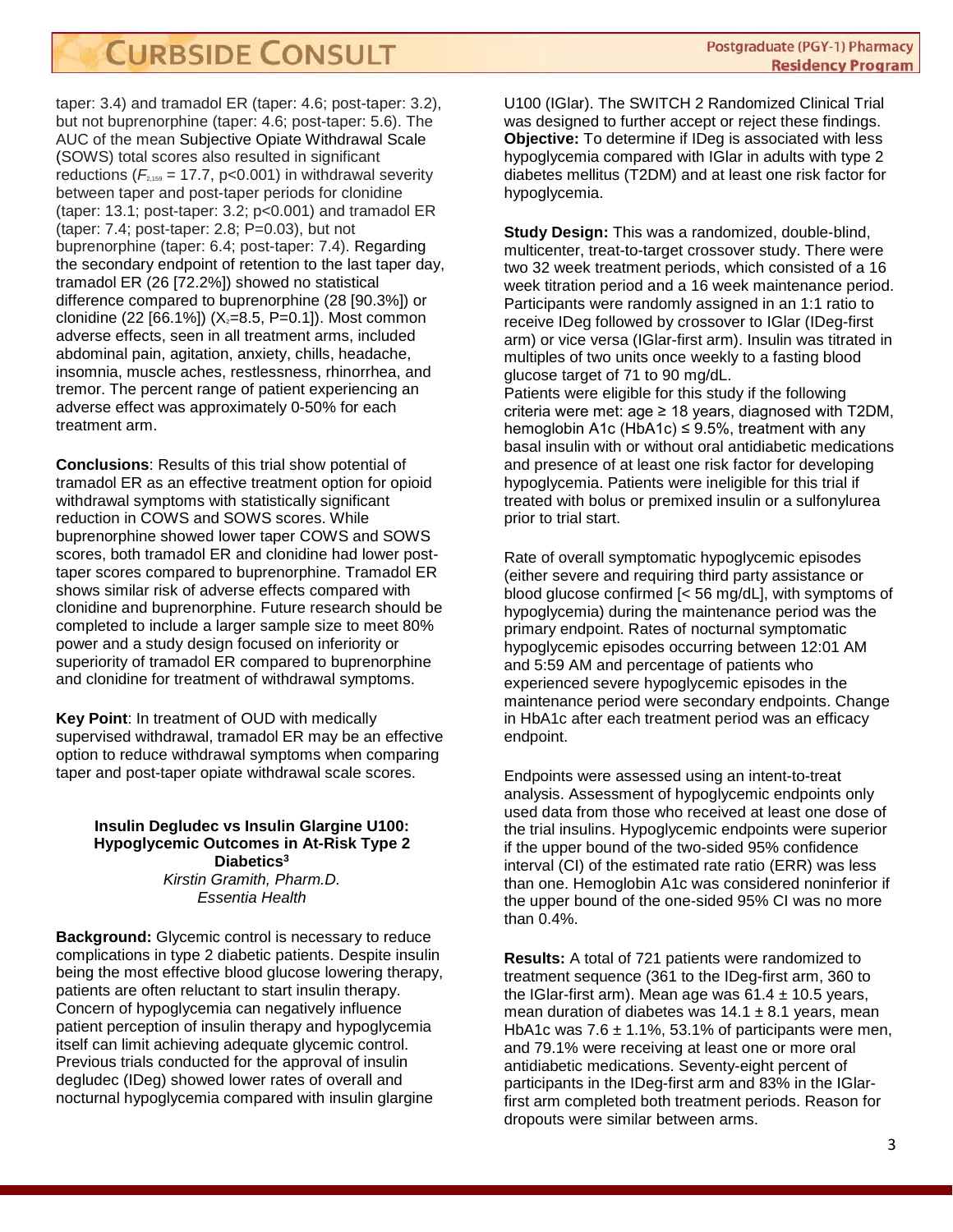There was a statistically significantly lower rate of overall symptomatic hypoglycemia with IDeg compared with IGlar (185.6 vs 265.4 episodes per 100 patient-year of exposure (PYE); ERR 0.70 [95% CI 0.61 - 0.80], p<0.001) during the maintenance phase, which also proved true for the rate of nocturnal symptomatic hypoglycemia with IDeg compared with IGlar (55.2 vs 93.6 episodes per 100 PYE; ERR 0.58 [95% CI 0.46 - 0.74], p<0.001). The proportion of patients who experienced a severe hypoglycemic episode during the maintenance period differed by 0.8% between IDeg and IGlar (1.6% vs 2.5%, ERR 0.54 [95% CI 0.21 - 1.42],  $P=0.35$ ).

At the end of treatment period one, mean HbA1c was 7.06  $\pm$  1.07% with IDeg and 6.9  $\pm$  1.03% with IGIar (estimated treatment difference [ETD] 0.9% [95% CI - 0.04 - 0.23%], p<0.001). Mean HbA1c was 7.08 ± 1.23% with IDeg vs  $7.11 \pm 1.15\%$  with IGIar (ETD 0.06% [95% CI -0.04 - 0.23%], p<0.001) at the end of treatment period two.

**Conclusions:** Results from SWITCH 2 show a 30% reduction in the rate of overall symptomatic hypoglycemia and a 42% reduction in the rate of nocturnal symptomatic hypoglycemia when comparing basal IDeg with IGlar. Mean HbA1c of IDeg remained noninferior to mean HbA1c of IGlar throughout both treatment periods. There was no significant difference in proportion of patients who experienced at least one severe hypoglycemic episode during the maintenance period.

**Key Point:** Basal IDeg was associated with less episodes of overall and nocturnal hypoglycemia and noninferior HbA1c control compared with IGlar.

### **Association Between Antipsychotic Agents and Risk of Acute Respiratory Failure in Patients with Chronic Obstructive Pulmonary Disease4** *Anjoli Punjabi, Pharm.D., MPH Broadway Family Medicine*

**Background:** Chronic obstructive pulmonary disease (COPD) affects 210 million people and is the leading cause of mortality globally. COPD patients are particularly prone to acute respiratory failure (ARF) after COPD exacerbation. After an episode of ARF, as many as 80% of COPD patients are rehospitalized requiring mechanical ventilation. There have been multiple case studies of ARF occurring in COPD patients within 10 days of initiating a typical or atypical antipsychotic. However, population-based evidence for the association between antipsychotic use and ARF in COPD patients is lacking.

**Objective:** To determine if antipsychotic use is associated with an increased risk of ARF in those patients with COPD.

**Study Design:** The Taiwan National Health Insurance Research Database was utilized to conduct a population-based case-crossover study analyzing all patients with COPD (n=61620), who were newly diagnosed with ARF in hospital or emergency care settings, requiring intubation or mechanical ventilation over a 10-year period. Patients with prior ARF, lung cancer, and cardiogenic, traumatic, or septic ARF were excluded.

The use of antipsychotics during days 1 to 14 (case period) and days 75 to 88 (control period) preceding the ARF event were compared. This within-self comparison design was utilized to minimize interpersonal variation and control time invariant covariates. The 14-day period and 60-day buffer period were selected based on the short timeframe for ARF events following antipsychotic use in the case reports and the and half-lives of depot antipsychotics, respectively. The antipsychotic class, route of administration, and dose were also considered.

**Results:** It was found that there was a 1.66-fold (95% CI, 1.34-2.05; p<0.001] increased risk of ARF in COPD patients taking antipsychotic medications regardless of antipsychotic class and administration route. Additionally, a dose-dependent risk of ARF associated with antipsychotics was identified, adjusted odds ratio of 1.35 [95% CI 1.19-1.52; p<0.001], which increased from a 1.52-fold risk for a low daily dose [95% CI 1.20-1.92; p<0.001) to a 3.74-fold risk for a high dose [95% CI, 1.68-8.36; P=0.001].

**Conclusions:** Antipsychotic medication use is associated with an acute and dose-dependent increased risk of ARF in patients with COPD. Future studies are required to confirm these observed associations.

**Key Point:** Clinicians should be cautious when prescribing antipsychotics to patients with COPD and avoid high doses if possible.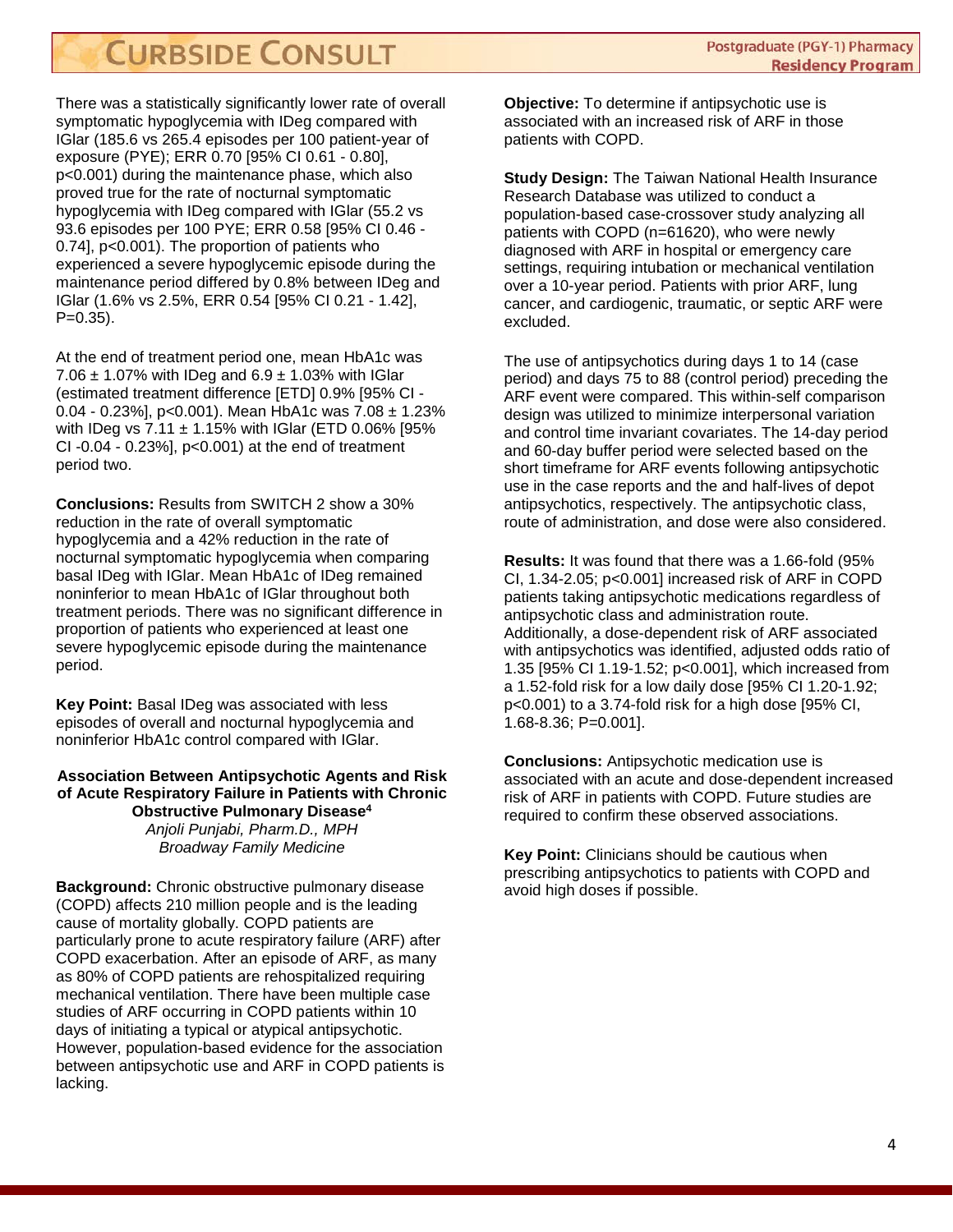# **Therapeutic Thoughts**

# **Subclinical Hypothyroidism: The When and Why of**

**Starting Treatment<sup>5-9</sup>** *Kristin Howlett, Pharm.D. Park Nicollet Health Services*

**Background:** Subclinical hypothyroidism is defined as an elevated thyroid stimulating hormone (TSH) with free thyroxine (T4) in the normal range, whereas overt hypothyroidism is defined as higher than normal TSH with lower than normal free T4. It has been estimated that 3-15% of the population has subclinical hypothyroidism by this definition. Higher rates of subclinical hypothyroidism are seen in females, elderly, and those with low iodine intake.

Current American Association of Clinical Endocrinologists/American Thyroid Association (AACE/ATA) guidelines recommend initiating treatment in patients ≤ 70 years old with subclinical hypothyroidism if TSH > 10 mU/L. For patients with subclinical hypothyroidism with TSH < 10 mU/L or those who are over 70 years old, guidelines suggest treatment decisions should be based on the individual factors of symptoms, cardiac risk factors and autoimmune involvement. Patients who are pregnant have alternative guidelines and are not included in this discussion.

**Evidence:** Studies have shown increased rates of depression, fatigue, weight gain, cold intolerance, constipation and reduced cognitive function, memory and quality of life in those with subclinical hypothyroidism as compared to age-matched controls. Interestingly, elderly patients (over 70 years of age), have reported fewer symptoms than younger patients which may be why they are often not treated for subclinical hypothyroidism based on lab results.

There have been few randomized controlled trials evaluating long-term treatment of subclinical hypothyroidism; however, the studies that exist point to increased symptoms and cardiovascular events in those with untreated subclinical hypothyroidism if the TSH >10 mU/L. In comparison, studies of elderly patients and those with only mildly elevated TSH have shown little benefit of treatment.

In regards to cardiovascular risk, a large meta-analysis of 11 prospective cohorts with over 55,000 subjects found patients with TSH levels of 10.0-19.9 mU/L had increased risk of fatal and nonfatal coronary heart disease events than patients within a normal TSH range, HR 1.89 [95% CI 1.28 - 2.80]. In contrast, no statistical difference was found among participants with TSH

ranging from 7.0-9.9 mU/L or 4.5-6.9 mU/L. Other previous meta-analyses have associated increased risk of cardiovascular risk in those with TSH > 7.0 mU/L; however, benefit of treatment in this group is less clear and generally not recommended.

**Discussion:** Observational studies have shown lower risk of heart failure events, death from any cause and ischemic heart disease events among patients 70 years of age or younger with subclinical hypothyroidism and TSH > 10 mu/L when treated with levothyroxine. Since there is some evidence for increased cardiovascular risk at TSH > 7.0 mU/L, treatment may be considered if symptoms are present, although evidence is not as strong. There appears to be little benefit to treating those over 70 years old or those with mild elevations in TSH and normal free T4.

### **Clinical Impact:**

Initial considerations when subclinical hypothyroidism is suspected:

- It is recommended to repeat TSH and T4 two to three months later to rule out a transient TSH increase prior to diagnosis. TSH levels may normalize within two years in up to 46% of patients with subclinical hypothyroidism and  $TSH < 7$  mU/L.
- A one-time lab value of thyroid peroxidase antibodies can be used to determine the presence of an autoimmune cause which correlates to twice the risk of progression to overt hypothyroidism.
- Consider other factors that may increase TSH such as an acute illness or medications like amiodarone or lithium.

Treatment considerations after diagnosis of subclinical hypothyroidism (with repeated TSH/T4 levels):

|                        | $TSH < 10$ mU/L                                                                                | $TSH > 10$ mU/L                                                                                    |
|------------------------|------------------------------------------------------------------------------------------------|----------------------------------------------------------------------------------------------------|
| Age<br>$\leq 70$<br>۷r | Recheck TSH in 6 months<br>or consider a 6 month trial<br>treatment if symptoms are<br>present | Treatment recommended                                                                              |
| Age<br>>70<br>vr       | Treatment not<br>recommended                                                                   | Treatment generally not<br>recommended, could<br>consider 6 month trial if<br>symptoms are present |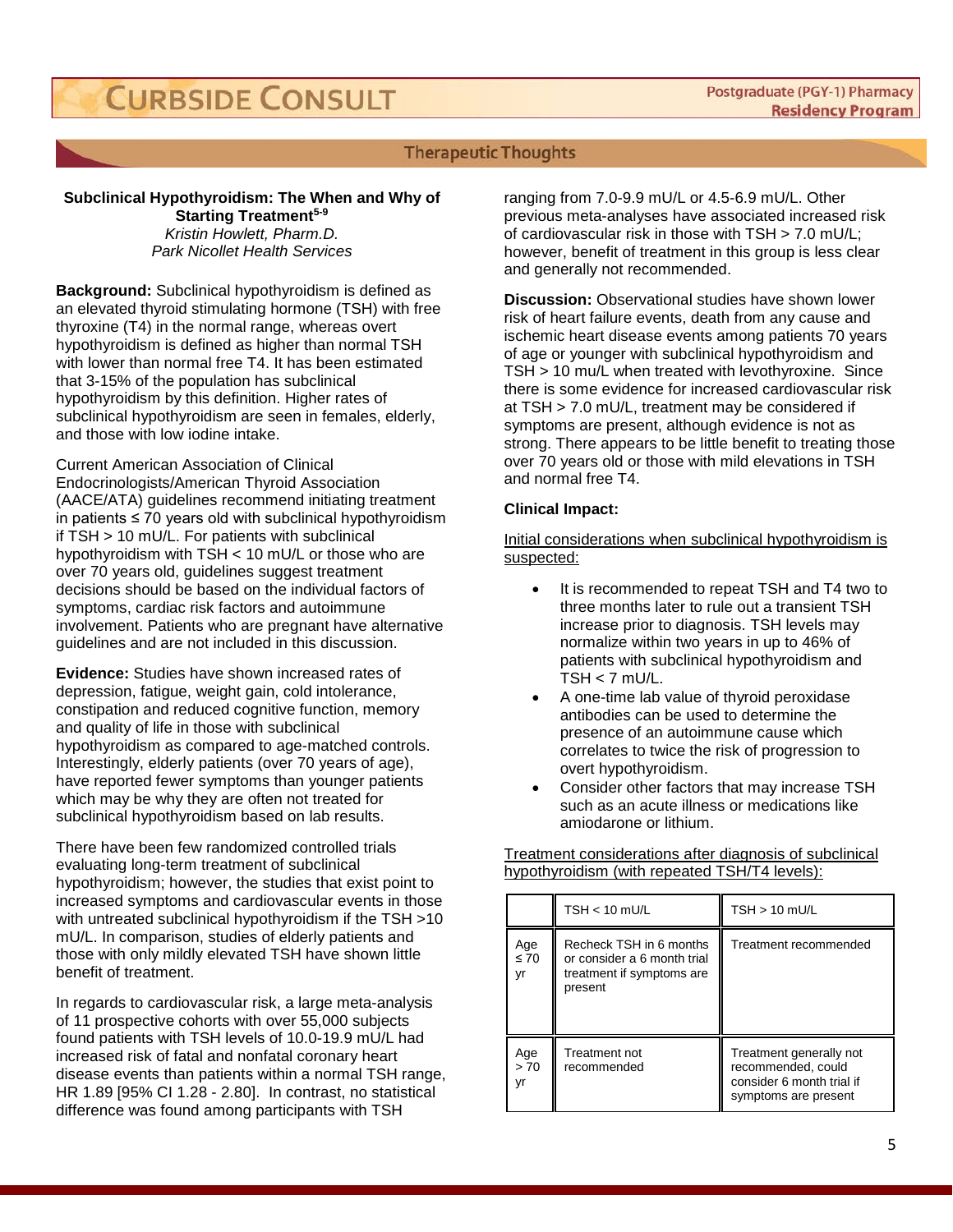The goal of therapy for patients receiving treatment for subclinical hypothyroidism is to achieve TSH within normal limits to lower cardiovascular risk factors and improve patient symptoms. Use caution to prevent oversuppressing TSH which can result in increased risk of atrial fibrillation, osteoporosis and fractures.

# **Proton Pump Inhibitors: Know When Short or Long**

Term Use is Appropriate<sup>10-14</sup> *Brittany Thelemann, Pharm.D. New Ulm Medical Center*

**Background:** Proton Pump Inhibitors (PPIs) are a common class of medications used to treat gastrointestinal (GI) conditions associated with acid overproduction. In recent months, there has been a focus on inappropriate uses and durations of PPIs. In one US study, only 39% of inpatients' prescriptions were compliant to guidelines. Not only are PPIs being overused, but they also carry risks for potential adverse effects. Clinical guidelines suggest PPIs may be associated with chronic kidney disease, fractures, *C. diff*, pneumonia, micronutrient deficiencies and dementia. These risks may result from not only long term use of PPIs, but short term use as well.

**Evidence:** Expert guidance is now available for duration of PPI therapy*.* Based on the results of Khan et al, guidelines recommend a treatment duration of eight weeks with standard (once daily) dose PPIs for gastroesophageal reflux disease (GERD). The study found that 80% of patients experienced healing of reflux esophagitis and symptom relief during the eight week duration. Appropriate lifestyle modifications for patients experiencing GERD symptoms is also an important consideration during therapy. Other appropriate indications requiring short term treatment include duodenal ulcers, gastric ulcers, and *H. pylori.* Lastly, patients in the ICU with risk factors should be given a PPI during their hospital stay for stress ulcer prophylaxis but discontinued upon discharge. Three large metaanalyses found that the risk of bleeding in the ICU is reduced by about 60% in patients receiving stress ulcer prophylaxis compared with those treated with placebo or no prophylaxis.

While short-term therapy is preferred, there are a few instances that require longer treatment durations. Longterm PPI therapy is appropriate for prevention of NSAIDinduced ulcers in high-risk patients. The available evidence is strong, with consistent ulcer reductions of 50% in large RCTs, meta-analyses of RCTs and large observational studies in clinical practice. Patients on chronic anticoagulation at increased risk of a GI bleed (age > 65, concomitant use of corticosteroids and/or previous history of GI bleed) may also benefit from long term PPI therapy. While gastroprotection is generally not advised unless a concomitant antiplatelet or NSAID

therapy is prescribed, a very recent retrospective cohort study by Ray et al found that PPI co-therapy is associated with reduced risk of warfarin-related upper GI bleeding. Other indications requiring long-term therapy include Barrett's esophagus, Zollinger-Ellison Syndrome, eosinophilic esophagitis and complicated/refractory GERD.

**Discussion:** PPIs hold strong evidence for efficacy which has led to their unfortunate overuse. It is important that providers balance risks and benefits of long-term PPIs. Despite the long list of potential adverse effects associated with PPI therapy, the quality of evidence for most of those risks has been consistently low because of studies' conflicting results. While PPIs are effective, there are other therapies available to manage GI conditions. Inadomi et al found that 33% of patients with uncomplicated GERD on PPI therapy were able to successfully transition to an H2 antagonist while another 16% were transitioned off acid suppression completely. In patients who fail or cannot be transitioned, providers should periodically re-evaluate patients on long-term PPIs to ensure patients are on the lowest dose sufficient to manage symptoms.

**Clinical Impact:** When PPIs are appropriately prescribed, their benefits are likely to outweigh their risks. However, combating inappropriate long term use of PPIs is crucial. For example, PPIs used in the hospital to prevent stress ulcers should be stopped upon discharge. Additionally, H2 antagonists or antacids may be suggested to manage acid reflux symptoms instead of jumping to a PPI. If long-term treatment is necessary, consider benefits of continuous, intermittent or ondemand therapy. Lastly, if the decision is made to stop PPI therapy, suggest a taper over a few weeks to prevent acid rebound. First, reduce the dose (if not at the minimum dose per day). Then, extend the dosing interval to every other day and possibly every third day.

# **Is Chondroitin Sulfate a Safe and Effective Option for Patients with Osteoarthritis?15-18** *Jacob Lenzmeier, Pharm.D. CentraCare Health-Saint Cloud*

**Background:** Osteoarthritis (OA) is the most common musculoskeletal disease affecting humans and a major cause of pain, loss of function, and disability among patients. Acetaminophen, a first line-agent for treating OA is often well-tolerated but has limited effectiveness in patients with more advanced disease. Other traditional therapy options such as non-steroidal anti-inflammatory drugs (NSAIDs) introduce several safety concerns, drugdrug interactions and comorbidity complications. With these limitations, patients may turn to alternative therapies such as glucosamine and chondroitin making it important for pharmacists to be familiar with these options allowing them to advise patients appropriately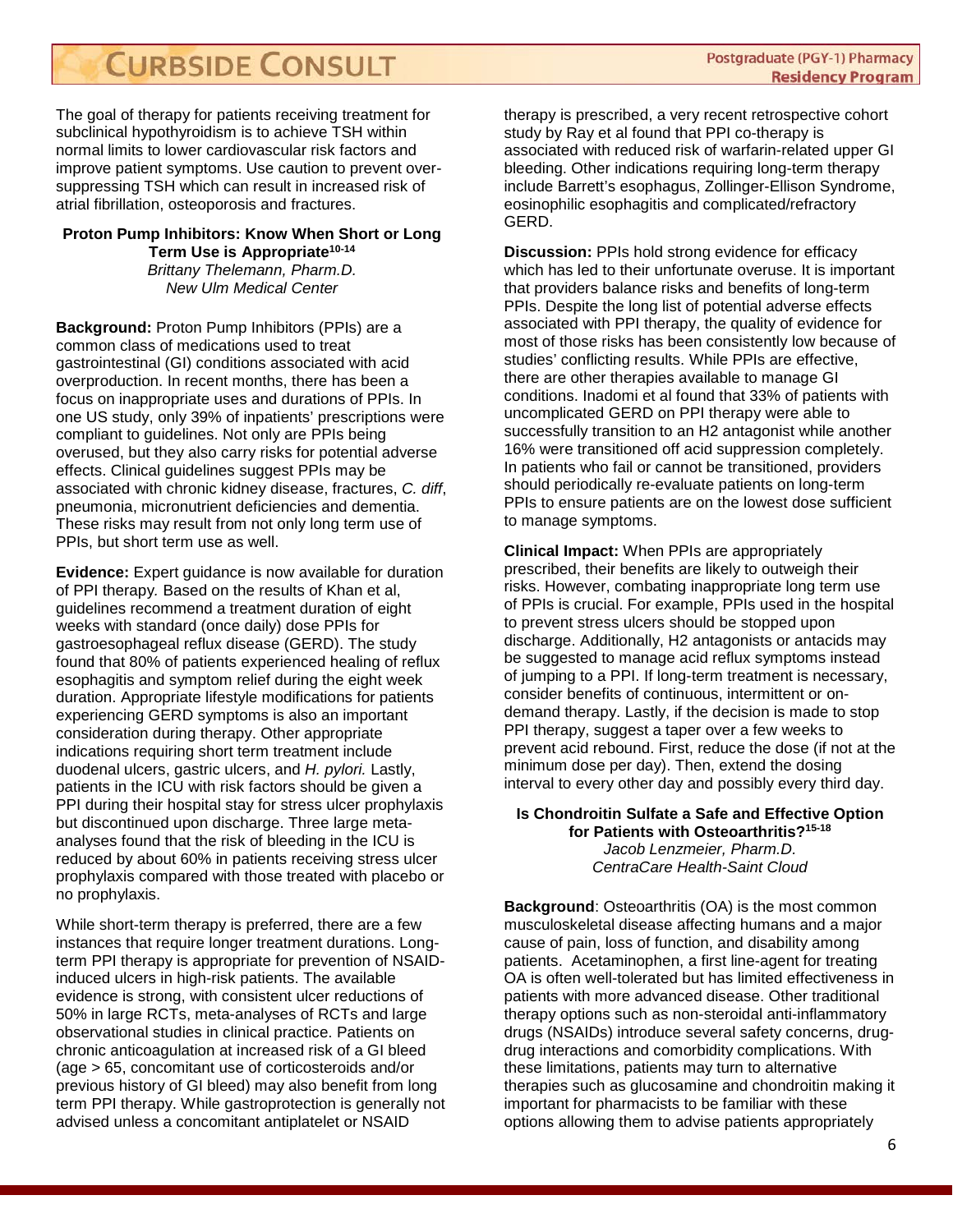about their use. The most recent clinical practice guidelines from the American College of Rheumatology in 2012 recommend against the use of chondroitin sulfate supplements due to a lack of complete evidence. Newer studies have been published suggesting chondroitin sulfate be re-examined for its use in OA.

**Evidence**: A randomized, double-blind, placebo-control trial of 604 patients demonstrated that pharmaceutical grade chondroitin sulfate 800 mg/day was as effective in reducing pain and improving function as celecoxib 200 mg/day and was superior to placebo in symptomatic knee OA given over a 6-month period. The visual analog scale (VAS) was used to measure pain and Lequesne's index (LI) was used as a composite assessment of pain and function. Compared to placebo, both treatments were superior as measured by the LI but celecoxib showed a significant difference at day 30 while chondroitin sulfate did not have this effect until day 91. Significant differences in the VAS were demonstrated in both treatment groups but not until day 182 for either. Minimal clinically important improvement was analyzed as a secondary outcome and did not reach statistical significance in either group as compared to placebo. No significant adverse effects were observed in any group, though abdominal discomfort occurred more frequently in celecoxib than the others.

A Cochrane review of chondroitin sulfate analyzed 4,962 patients with osteoarthritis treated with chondroitin sulfate taken alone or with glucosamine sulfate compared to 4,148 patients treated with placebo or an active control across 43 randomized controlled trials. Only 4 trials examined chondroitin sulfate dosing of less than 800 mg/day. Trial durations varied from 1 month to 3 years and participants in the treatment groups achieved statistically significant and clinically meaningful improvements in their pain scores in studies

less than 6 months with an absolute risk difference of 10% (95% CI, 15% - 6%) lower than the placebo group. Trials looking at doses of < 800 mg/day failed to demonstrate statistical significance though the number of patients analyzed was very low. Other outcomes such as physical function, stiffness, and grip strength did not achieve significant differences. Studies had a high level of heterogeneity, high level of bias, and overall level of evidence was low.

**Discussion:** Despite new studies making exciting claims about the use of chondroitin sulfate, the evidence continues to be ambiguous. Though statistical significance was demonstrated in the study comparing chondroitin to celecoxib, the chondroitin did fail to reach the threshold for clinical significance set by the study design. A significant difference is seen in the Cochrane review in pain scores for shorter durations (6 months or less) of treatment. The studies overall had a high level of variability and bias introducing greater potential for confounding factors such as concurrent glucosamine and breakthrough medication use. Additionally, this review only found significant results in pain scores but other factors such as physical function showed no difference leaving clinical implications inconclusive. No significant adverse effects or safety concerns were noted among any of the reviewed evidence.

**Clinical Impact:** The use of chondroitin sulfate is not recommended based on current clinical practice guidelines. However, if a patient is inquiring about the use of these supplements due to contraindications or lack of success with recommended pharmacologic therapies the risks of doing so are low. Patients should be educated about realistic expectations regarding the use of these products and understand that it may take months to see a benefit. The effects in using it beyond 6 months are not yet fully understood.

### **From the Pharmacy Press**

**Nonadherence to Osteoporosis Medication Initiation19-23** *Kristen Ross, Pharm.D. Fairview Pharmacy Services*

**Background:** Osteoporosis is characterized by low bone mineral density leading to increased fracture risk. Approximately one out of every two people in the United States older than 50 years old is at risk for an osteoporotic fracture. The National Osteoporosis Foundation recommends pharmacotherapy, primarily bisphosphonates, to slow disease progression in at-risk

patients. Despite evidence that osteoporosis medications significantly reduce fracture risk and

subsequent morbidity and mortality, medication adherence has been suboptimal. Previous research has estimated that one-third to half of all patients do not take their osteoporosis medications as directed in a persistent and compliant manner. Identifying the characteristics of patients likely to be nonadherent and their reasons for being nonadherent may help healthcare providers appropriately educate patients in order to maximize adherence. Although previous research has investigated adherence to osteoporosis medications in terms of persistence and compliance, little is known about adherence in terms of initiation.

**Objective:** The purpose of this study was to identify reasons patients stated for not starting osteoporosis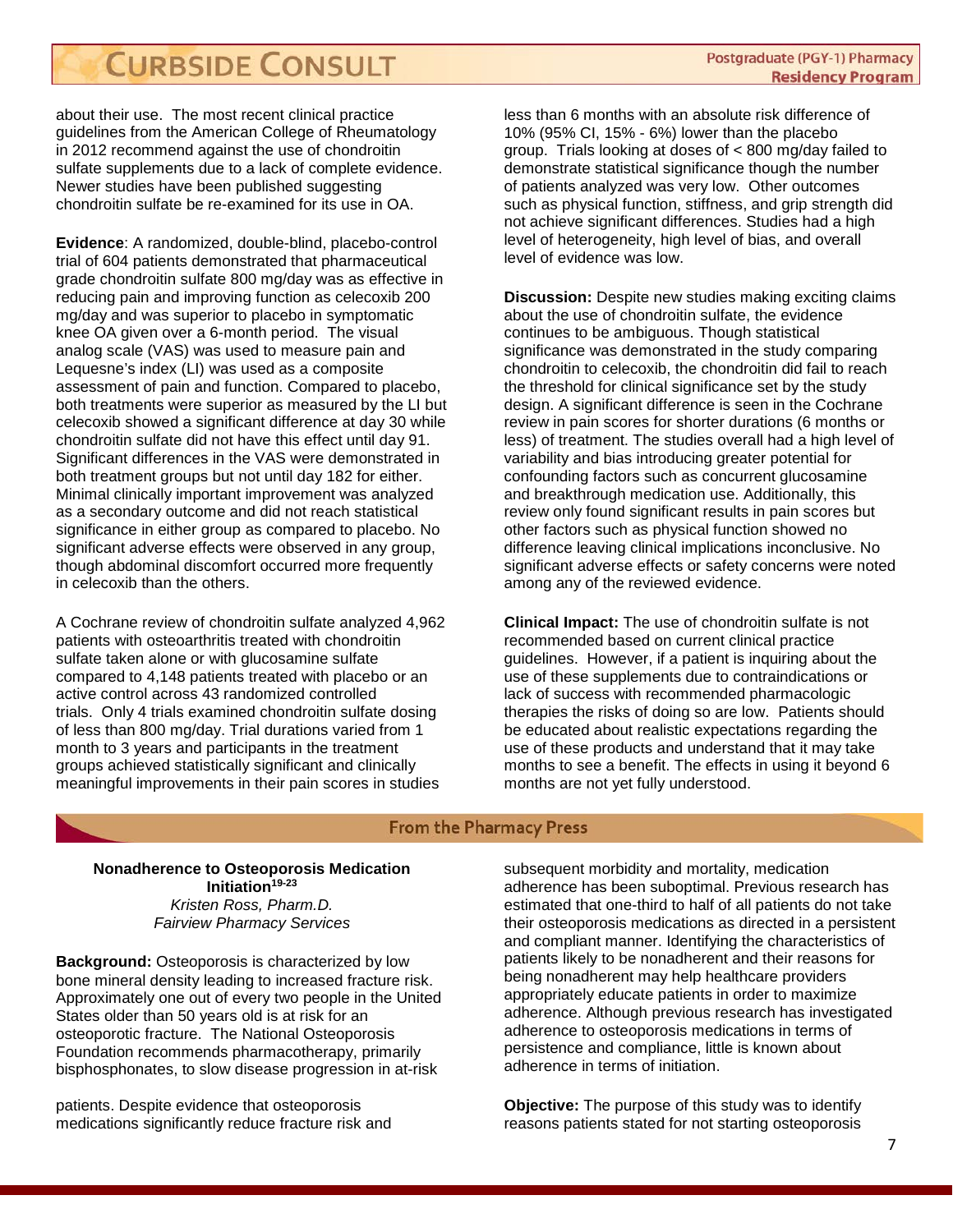treatment prescribed by their healthcare provider and patient characteristics that might predict nonadherence.

**Study Design:** Data originated from the Patient Activation after DXA Result Notification (PAADRN) study which was a double-blinded, randomized controlled trial investigating the effects of a patient-activation intervention on osteoporosis measures. The population consisted of patients aged 50 years or older presenting for DXA at three academic health centers in the United States between February 2012 and August 2014. The investigators focused on a subset of patients whose providers prescribed pharmacotherapy for osteoporosis or osteopenia based on their DXA results. Patients completed three interviews at baseline, 12 weeks, and 52 weeks after DXA. Several characteristics were measured including: demographics, health habits, osteoporosis knowledge using the "Osteoporosis and You" scale, DXA results, and FRAX risk. In addition, adherence to initiation of the medication was assessed by asking patients if their provider prescribed a new or different medication and whether the patient had started it. Those who stated that they did not start the medication were asked why as an open-ended question and interviewers categorized these patient reports. Adherers were compared with nonadherers and temporary nonadherers using Pearson chi-squared tests for categorical variables, F tests for continuous variables, and multivariable multinominal logistic regression. Nonadherers were defined as patients who decided not to take the prescribed medication at all. Temporary nonadherers included patients waiting until another procedure was performed, waiting to schedule an infusion appointment, or waiting to see whether the treatment would be covered by their insurance.

**Results:** Of the 7749 patients in the PAADRN study, 790 reported 12 weeks after DXA that their health care provider had prescribed a new or different osteoporosis medication. The demographics for this group were a mean age of 66.8 years, 87.2% female, and 84.2% Caucasian. Concerning adherence rates, 24.8% of patients reported that they did not start their prescribed medication. Of that percentage, 5.8% indicated only temporary nonadherence and 19% indicated that they decided not to take the prescribed medication at all. The only patient characteristic significantly associated with nonadherence was osteoporosis knowledge, with those having better knowledge being less likely to take their medications (p<0.05). The most common patientreported reasons for nonadherence were fear of adverse effects (53.3%), a dislike of taking medicine (25.3%), and the belief that the medication would not help their condition (16.7%).

**Conclusions:** One in four patients who were prescribed osteoporosis pharmacotherapy declined treatment because they feared potential adverse effects, did not like taking medicine, or believed that the medication would not help their condition. These findings suggest that improved patient counseling on the potential adverse effects of osteoporosis treatment and the riskbenefit ratio may increase adherence rates.

### **Outpatient Antibiotic Stewardship: Intervention and Opportunities24** *Lauren Turner, Pharm.D.*

*Fairview Pharmacy Services*

**Background:** Antibiotic overuse and misuse has become a concern across health care. The federal government has mandated this issue a national priority. This has lead to the expansion of antibiotic stewardship programs (ASPs) across the continuum of care, including outpatient practice settings. However, best practices for outpatient ASPs are yet to be defined due to unique factors that drive inappropriate antibiotic use in this clinical setting.

**Objective:** To combat these challenges, evidencebased antibiotic stewardship (AS) interventions and opportunities have been identified to enhance AS in the outpatient setting.

**Interventions:** Several strategies that have demonstrated success in enhancing AS include: [1] auditing and feedback, [2] education, [3] clinical decision support (CDS) tools, [4] delayed prescribing, [5] guideline implementation, and [6] point-of-care (POC) testing. Each intervention is summarized to highlight opportunities for outpatient ASPs.

[1] *Auditing and Feedback*: Provider audit and feedback methods are important to motivate change in prescriber patterns. In order to provide feedback on antibiotic prescribing patterns, clinical practices could consider adding antibiotic use metrics to other clinical metrics. Evidence has shown that sustained quarterly provider feedback and education has vastly reduced broadspectrum antibiotic prescribing.

[2] *Education*: A comprehensive education plan directed towards health care professionals and patients is imperative to the AS initiative, and to drive change within practice. Communication training for prescribers, as well as shared decision making between the patient and prescriber, have been found to demonstrate success in antibiotic use reduction. Additional patient education should focus on promoting wellness, vaccinations, and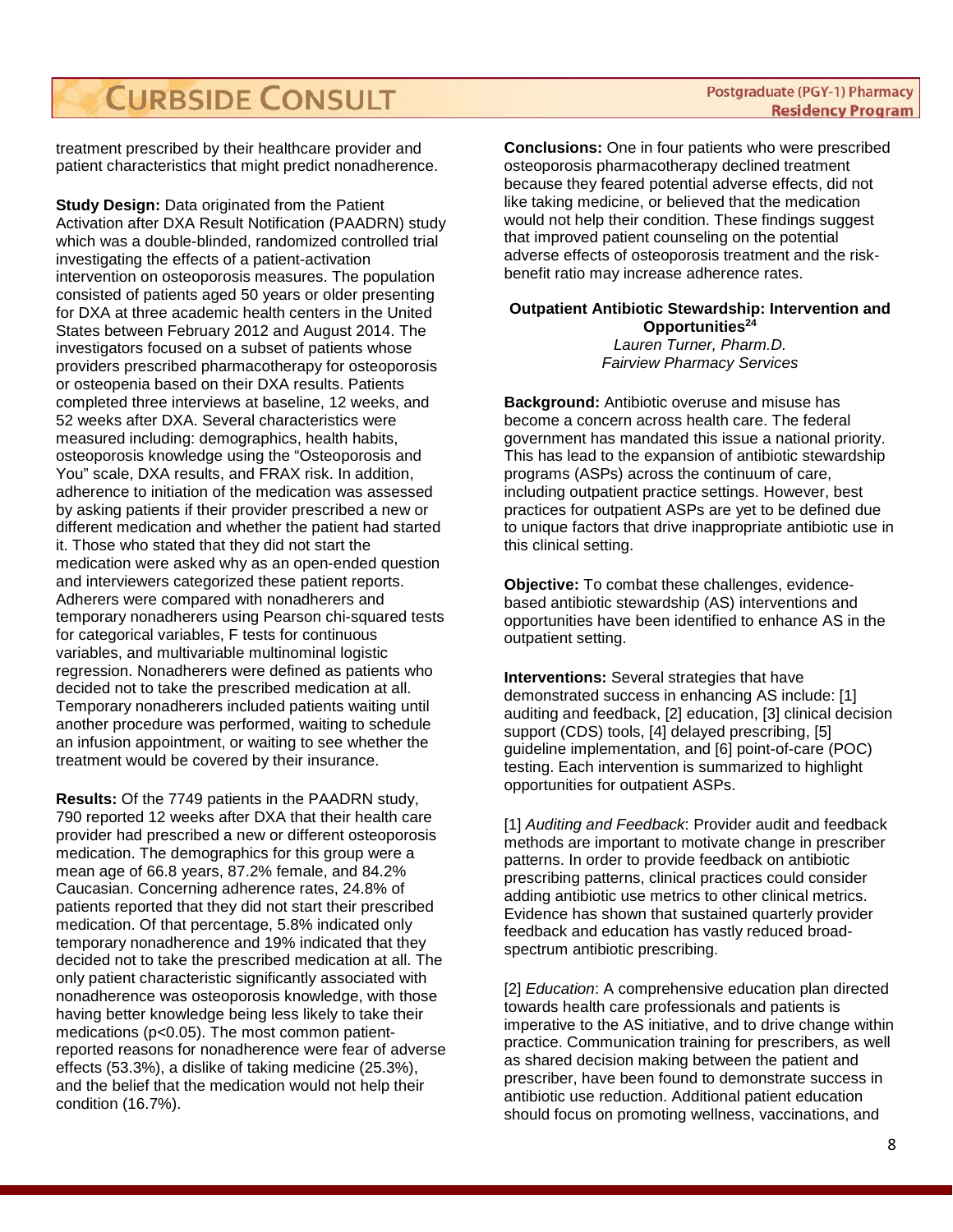**Postgraduate (PGY-1) Pharmacy Residency Program** 

community pharmacy-based disease management to minimize unnecessary office visits and reduce antibiotic misuse.

[3] *CDS Tools*: CDS tools, created from electronic health records, offer assistance with AS during antibiotic prescribing. Through electronic alerts, antibiotic order sets, and cascading questions, antibiotic drug therapy selection is guided more appropriately. CDS tools can also require prescriber justification when prescribing a non-recommended antibiotic. This will ensure guidelinedriven antibiotic use.

[4] *Delayed Prescribing*: Also referred to as watchful waiting, delayed prescribing is an effective strategy to reduce antibiotic use. This can be completed by requesting the patient delay filling the antibiotic prescription for 24-48 hours, postdating the prescription, or contacting the patient after the encounter to reevaluate the patient's clinical status and appropriateness of treating with an antibiotic.

[5] *Guideline Implementation*: Health care systemspecific antibiotic use guidelines should be implemented for common outpatient infectious diseases. This will minimize unnecessary or inappropriate antibiotic use and combat antibiotic-resistant bacteria. These guidelines should take into account local resistance patterns, prescribing trends, and cost. Evidence has shown that prescribing guidelines are associated with improved antibiotic outcomes in the outpatient setting. [6] *POC Testing*: An ideal opportunity to enhance AS and to influence appropriate antibiotic use is through POC testing. POC testing has been identified as one of the leading innovations to promote AS in the outpatient setting by identifying patients with a disease of interest, providing timely treatment with the recommended antimicrobial agents, and delivering supportive care when antibiotics are not warranted.

**Conclusions:** Antibiotic resistance is a tremendous public health issue and improving antibiotic use is a national priority. To address these concerns, driving ASPs across the continuum of care will lead to continual progression towards appropriate antibiotic use to counteract antibiotic resistance. Outpatient AS initiatives should be strategized, developed, and piloted to further enhance the ASP care model.

### **Accountable Care Organizations Don't Always Boost Medication Adherence25** *Stephanie Swanson, Pharm.D.*

*North Memorial Health Northeast Clinic*

**Background**: Accountable care organizations (ACOs) in the Medicare Shared Savings Program (MSSP) under the Affordable Care Act (ACA) are evaluated on performance through a variety of quality measures. Through 2014, almost half of these measures focused on cardiovascular disease and diabetes, specifically on disease control and medication use. Medication adherence has been identified as a tool to improve these measures as prescription drug spending is not included in the MSSP financial calculation.

**Objective:** To evaluate if the MSSP has been associated with changes in medication use or adherence for patients with cardiovascular disease or diabetes within ACOs.

**Study Design**: Data from Medicare claims and enrollment files from 2009 to 2014 were analyzed for a 20% sample of fee-for-service beneficiaries. A total of six drug classes (statins, angiotensin-converting enzymes and angiotensin II receptor blockers, beta blockers, thiazide diuretics, calcium channel blockers, and metformin) were evaluated for proportion of days covered (PDC) by filled prescriptions for any beneficiary that had at least one prescription filled of the identified drug classes during the time frame. The denominator for the PDC was 365 days or the number of days remaining in the year after the first prescription fill. The numerator was the total days of drugs in the class supplied in the year. A difference-in-difference approach and linear regression was used to compare the changes in medication use and adherence between ACO beneficiaries and those with local non-ACO providers. Differential changes were estimated separately for cohorts of ACOs entering the MSSP in 2012, 2013, and 2014.

**Results:** Overall, differential changes in medication use and adherence between the groups in all six drug classes were minimal and not statistically significant. There was a slight increase in thiazides among beneficiaries with hypertension in the 2013 entry cohort (adjusted differential change, 0.5 percentage point [95% CI 0.1-0.8 percentage points). There were also no significant differential changes in PDC, except for a slight increase in the PDC for beta blockers in the 2012 entry cohort (adjusted differential change, 0.3 percentage point; [95% CI 0.1-0.5 percentage points]) and metformin in the 2012 and 2013 cohorts (adjusted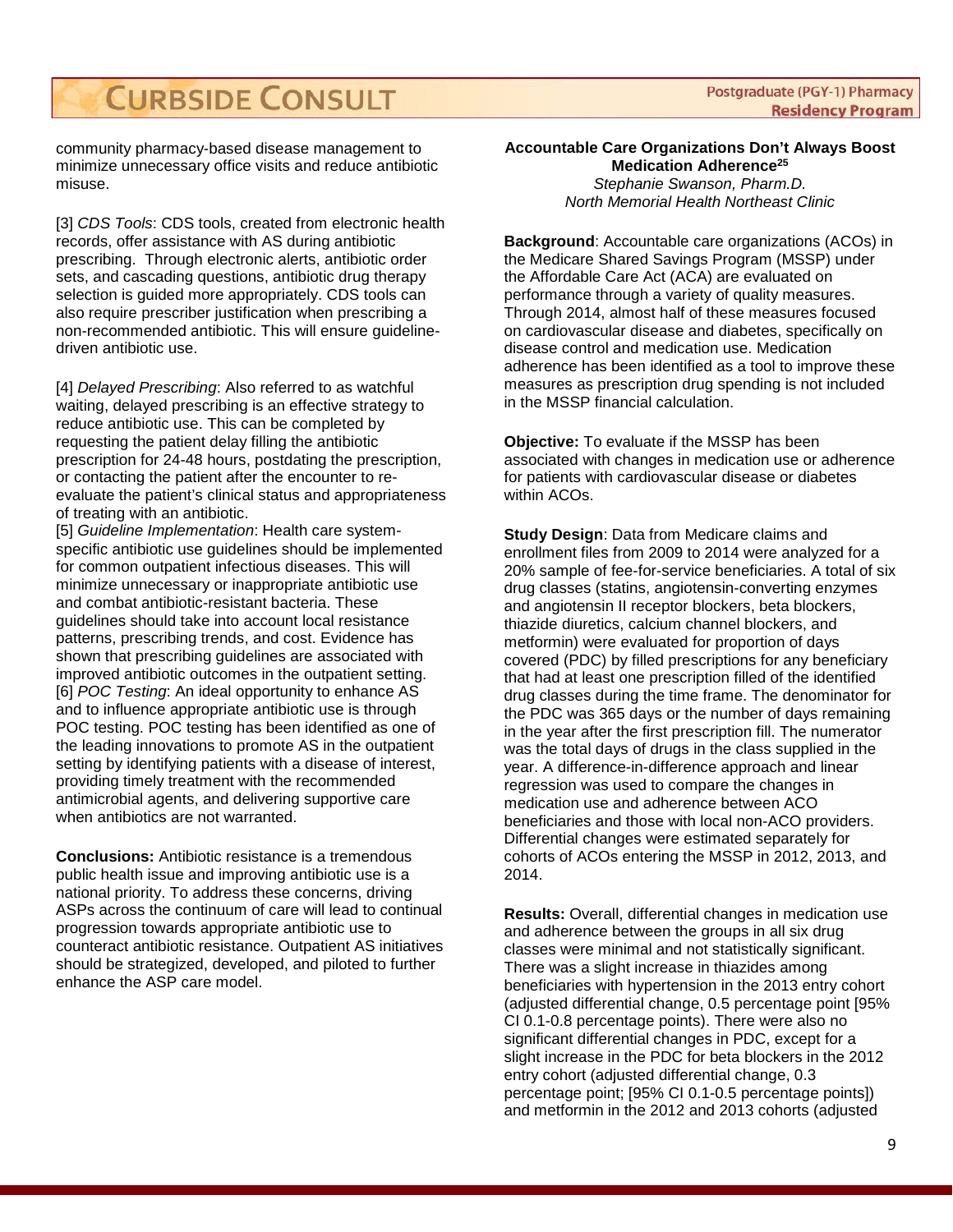differential change, 0.5 percentage point; [95% CI 0.1- 0.9 percentage points] for both groups).

**Conclusions:** The investigators concluded that at this time, exposure to the MSSP has not been associated with meaningful changes in medication use or adherence among patients with cardiovascular disease and diabetes. Further studies need to be conducted to identify which components are most contributing to the benefit of ACOs and furthermore, understand the steps to success of these programs.

### **Innovative Models for Providing Clinical Pharmacy Services to Remote Locations Using Clinical Video Telehealth26-27**

*Briana Gray, Pharm.D. St. Cloud VA Medical Center*

**Background:** Almost half of U.S. veterans live in rural or highly rural areas and face significant travel time and costs to receive primary care services. These patients often have difficulties attending frequent appointments and building relationships with their providers, especially if they have complicated disease states. Veterans Affairs (VA) Medical Centers have implemented several forms of telehealth, as shown in Table 1, for veterans to reach Clinical Pharmacy Specialists (CPSs) more efficiently for primary care services.

### **Table 1: Telehealth Modalities Used in the VA Healthcare System**

| <b>Modality</b>                                    | <b>Description</b>                                                                                                                                                                                                                                  |
|----------------------------------------------------|-----------------------------------------------------------------------------------------------------------------------------------------------------------------------------------------------------------------------------------------------------|
| Clinical video telehealth                          | Allows patients to come to a local VA outpatient<br>clinic and see a clinical pharmacy specialist or<br>other primary care team member in real time; the<br>clinician may be located at a clinic or hospital<br>hundreds or thousands of miles away |
| Home telehealth                                    | Allows patients to connect to a clinic or hospital<br>from their home using telephone lines, cellular<br>modems, and cell phones for monitoring of<br>symptoms and measurement of vital signs (with<br>the help of a care coordinator)              |
| Care coordination store-and-<br>forward telehealth | Involves the acquisition and storage of clinical<br>information (e.g., data, images, sound or video<br>recordings) that can be forwarded to (or retrieved<br>by) another site for clinical evaluation                                               |
|                                                    |                                                                                                                                                                                                                                                     |

VA = Veterans Affairs.

**Methods**: Two team-based models were implemented through a telehealth hub based at the Boise VA Medical Center in Idaho with a focus to reach the largest rural areas in the Northwest United States. In the first model, the patient and nursing staff are located at one site and the remainder of the team is at a location other than the

patient site. The clinical team members may be located at the same site or may also have a virtual relationship across different sites. In the second model, the patient and the majority of the care team are located at one site while the CPS is at a separate site. The latter situation is best to serve patients without a CPS at their site or clinic while the former serves as a virtual primary care team.

**Results:** Since 2014, the Boise VA Medical Center pioneered clinical pharmacy telehealth services in diabetes, hypertension, hyperlipidemia, tobacco cessation, and other chronic disease states. The program started with one half-time CPS and grew to six full-time CPSs each serving a panel of up to approximately 3,600 patients. They collaborated with 16 rural VA clinics across Alaska, Washington, Oregon, Idaho, and Montana, saw more than 1,200 unique patients, and achieved an overall patient satisfaction score of 96%. The CPSs completed consults limited to chart review in an average of less than one day and, if patients required a video conference visit, they were seen in an average of 6.4 days.

**Discussion:** Benefits to serving patients via telehealth include decreased overall costs for the patient, "face-toface" video visits that allow assessment of patient appearance and body language, and the means to count the visit similarly to an in-person visit. Barriers include patient preference for in-person visits, the convenience of telephone visits (no hardware needed and fewer logistics), patient's'' ability to adapt to the technology, and increased documentation (a telehealth consult must be placed for a patient to receive services).

Overall, health systems can utilize telehealth to decrease healthcare costs and expand services for patients in rural areas. Each form of telehealth provides quality care tailored to the patient's situation in a timely manner and the patients adapted well to the new routes of service. Further studies are needed to show if improved accessibility also leads to improved clinical outcomes as expected.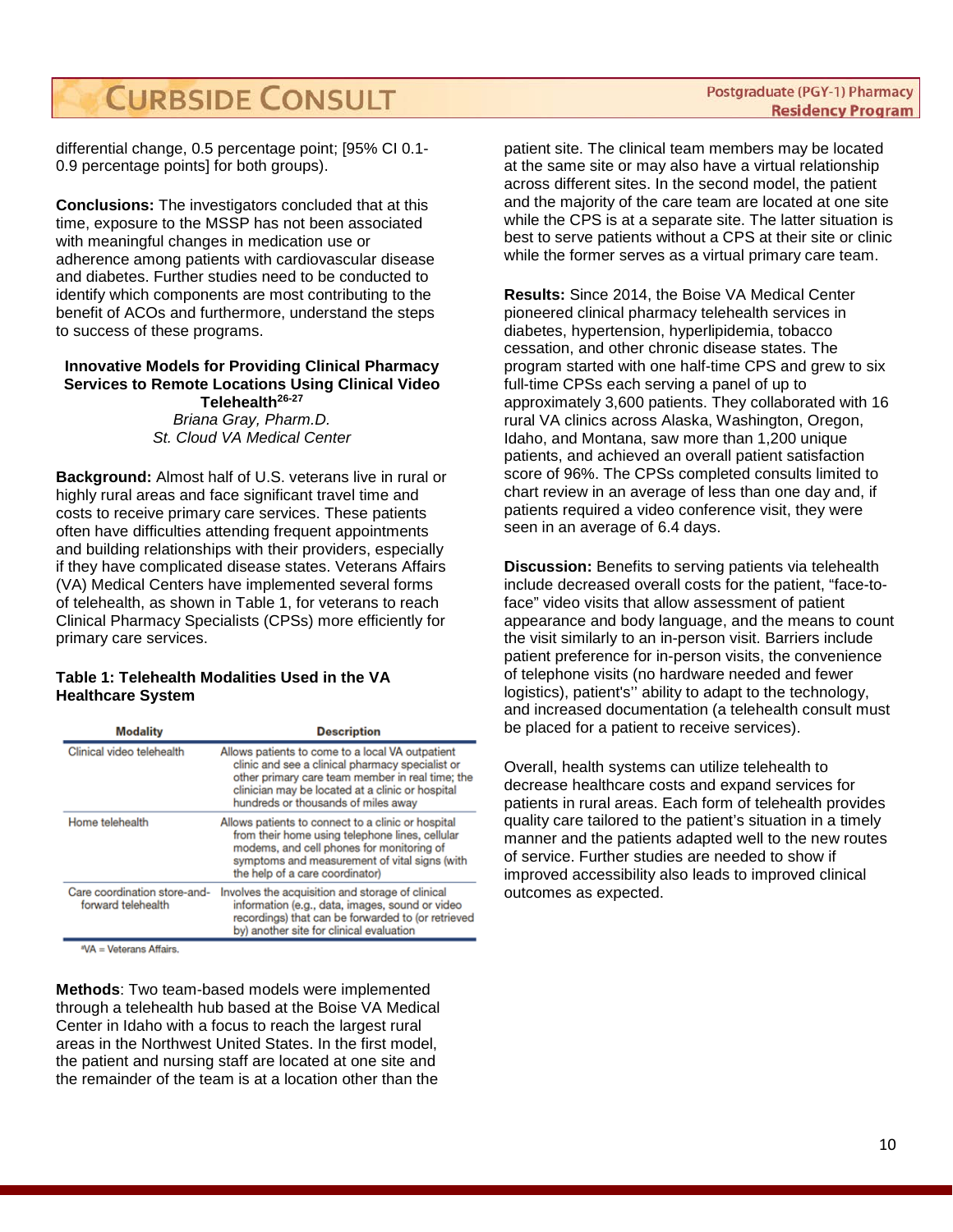### **Miscellaneous News**

### **The Dawn of Automated Insulin Therapy28-29**

*Hannah Schmidt, Pharm.D. FirstLight Health System*

For years, developing an "artificial pancreas" to improve the quality and convenience of diabetes was a pipe dream. The hope was to create a device which would self-monitor blood glucose and adjust insulin based on readings, activity and carbohydrate intake. After tireless research, the dream of an automated insulin delivery system became a reality. The first ever automated Hybrid Closed Loop System, the Medtronic MiniMed 670G, was approved for ages 14 and older.

The MiniMed 670G straddles the line between insulin pump and automatic delivery system. While a full closed loop system would be purely automated, this system allows the user to switch between pump and automated mode. In pump mode, the user and clinician can adjust rates and boluses. In automatic mode, the user only inputs insulin to carbohydrate ratios and insulin action time. All other features, such as target glucose and basal rates, are controlled by system parameters. While the user can switch between modes, time in the automated mode should be optimized to improve control and outcomes.

Recent studies of the MiniMed 670G resulted in significant reductions across the board in A1C, and hyper- and hypo-glycemia, . It also increased time in target blood glucose range. At the end of the three month study phase the percentage of adolescents and adults with an A1C < 7% increased by 26.6% and 20.8%, respectively. Safety was assessed in these studies as well and resulted in no cases of severe hypoglycemia or DKA. Experts believe the advantages of this system, and future systems, will eventually replace the concept of basal and bolus insulin therapy by merging basal, correction and meal dosing together through automation.

To allow the device to accurately manage dose adjustments, a new and purportedly more accurate continuous glucose monitor was created. However, the system can operate with current continuous glucose monitors on the market. The MiniMed 670G is generally affordable as it is covered by most insurances for new users or for users with a device five years or older. With the system now available to order and it's glucose monitor set to release this fall, the importance of education on these devices is brought forth.

Understandably, the concepts of this new system create quite a learning curve for clinicians and users alike. To help clinicians better conceptualize these products, the CARE acronym can be used to decipher important characteristics. First is "CALCULATE", to determine which dosing parameters are calculated or fixed by the system versus which are modifiable by the user. Second is "ADJUST", how do users adjust the system based on hyper- and hypo- glycemia? Third is "REVERT", to make sure users optimize time spent in automatic mode, and know when to revert to the pump mode, such as during illness. Last is "EDUCATION", to make sure the clinician and user know what resources are available and how to access them. Combining both the CARE acronym with device manuals and manufacture guidance is important to help clinicians provide proper care and education to new users.

The development of the Medtronic 670G and future automated insulin delivery systems make for an exciting time in diabetes management. With this new technology on the horizon, now is the time for clinicians to begin to conceptualize the operation of these devices to better provide quality care to diabetic patients.

### **Economic Outcomes of First-Line Regimen Switching Among Stable Patients with HIV30-31** *Roberta Dume, Pharm.D.*

*GuidePoint Pharmacy—Northern Pines Mental Health Clinic*

The advancements in antiretroviral therapy (ART) for the treatment of HIV in the past few years show that what was once considered a terminal disease merely thirty years ago is now an effectively treated disease. While there have been countless studies analyzing the most effective therapy while minimizing side effects, the economic impact of these costly medications has also been recently studied.

Studies have looked at switching ART in patients who were not stable on their current regimen. This included those who had virologic failure (inability to maintain HIV RNA levels < 200 copies/mL) and those with sustained suppression (HIV RNA levels below lower limits of detection) but experiencing severe adverse reactions. Consequently, switching ART was warranted in these patients for the purpose of achieving the most effective and safe therapy. The economic implications of ART were not discussed at length in these studies because they were conducted before the recommended therapies were commercially available.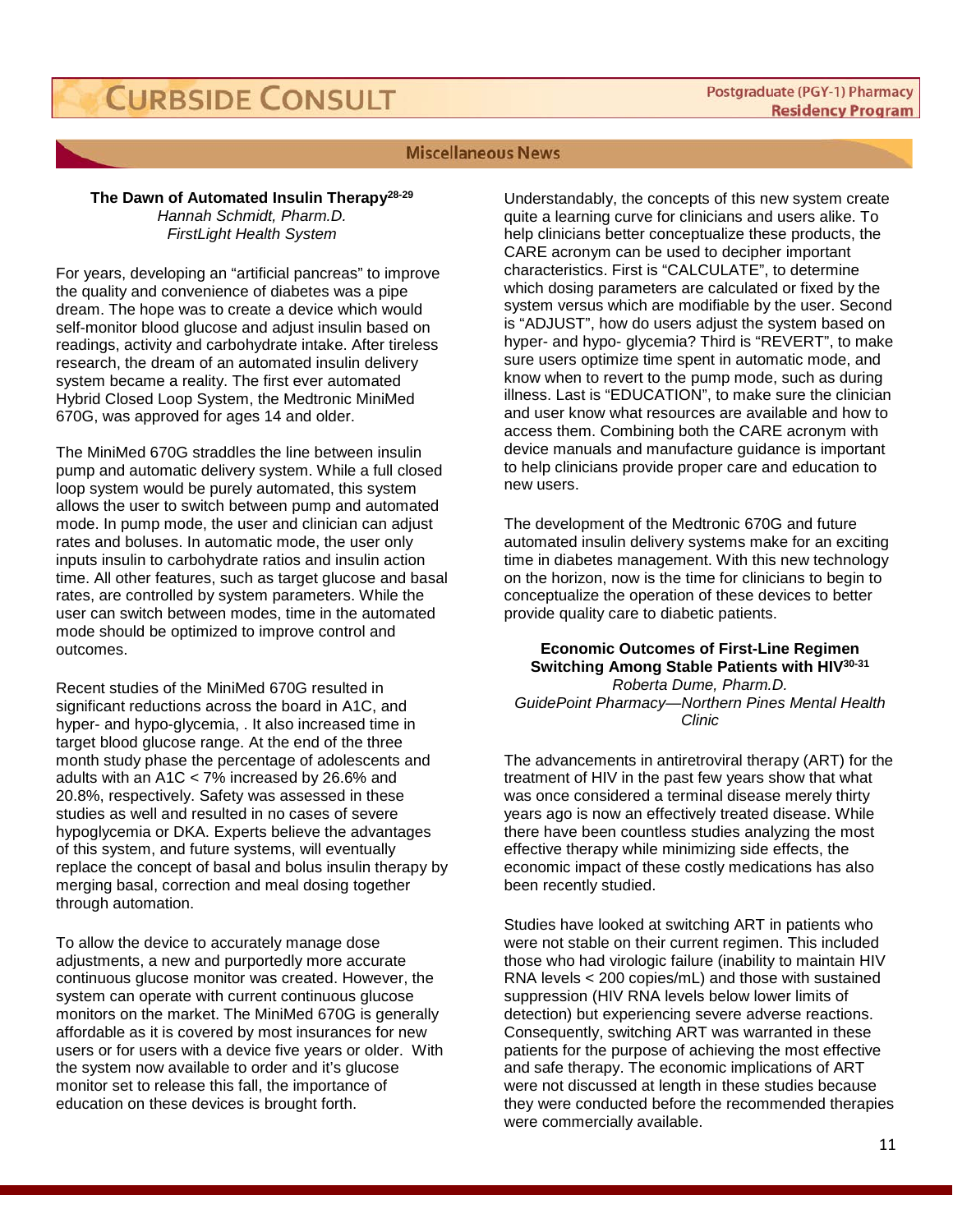In a recent study that was published in the *Journal of Managed Care & Specialty Pharmacy*, patients stable on their current ART regimen were specifically targeted to critically assess the economic implications of switching to other therapies. The researchers found that overall, healthcare costs were 8.9% higher in patients who switched regimens, than those who remained on initially prescribed therapies. More specifically, these costs were directly related to higher pharmaceutical costs. It is important to keep in mind that this study did not focus on achieving cost-lowering changes. Reasons for changing from initial therapy included a number of factors: tolerance, convenience, adherence, allure of new drug to market, and cost.

In light of the political turmoil and the uncertainty of government financial support in the healthcare system, this study poignantly addresses key issues around the economics of life-saving medications. We need to continue to provide effective ART that targets virologic suppression, while minimizing side effects. Cost management should be considered of equal importance in these patients due to access and affordability issues. Switching regimens in stable patients should be done only when clinically warranted.

# **References**

- 1. Neal B, Perkovic V, Mahaffey KW, et al. Canagliflozin and Cardiovascular and Renal Events in Type 2 Diabetes. N Engl J Med. 2017; 377:644-657.
- 2. Dunn KE, Tompkins A, Bigelow GE, Strain EC. Efficacy of tramadol extended-release for opioid withdrawal: a randomized clinical trial. [published online July 12,2017]. *JAMA Psychiatry*.

doi:10.1001/jamapsychiatry.2017.1838.

- 3. Wysham C, Bhargava A, Chaykin L, et al. Effect of insulin degludec vs insulin glargine U100 on hypoglycemia in patients with type 2 diabetes: the SWITCH 2 randomized clinical trial. *JAMA*. 2017:318(1):45-56. doi:10.1001/jama.2017.7117.
- 4. Wang MT, Tsai CL, Lin CW, Yeh CB, Wang YH, Lin HL. Association between antipsychotic agents and risk of acute respiratory failure in patients with chronic obstructive pulmonary disease. *JAMA Psychiatry.* 2017; 74(3):252-260. doi: 10.1001/jamapsychiatry.2016.3793
- 5. Peeters RP. Subclinical hypothyroidism. *N Engl J Med*. 2017 Jun 29;376(26):2556-2565.
- 6. Garber JR, Cobin RH, Gharib H, et al. Clinical practice guidelines for hypothyroidism in adults: cosponsored by the American Association of Clinical Endocrinologists and the American Thyroid Association. *Endocr Pract.* 2012 Nov-Dec;18(6):988-1028.
- 7. Stott DJ, Rodondi N, Kearney PM, et al. Thyroid hormone therapy for older adults with subclinical

hypothyroidism. *N Engl J Med.* 2017; 376:2534- 44.

- 8. Rodondi N, den Elzen WP, Bauer DC, et al. *JAMA*. 2010 Sep 22;304(12):1365-74.
- 9. Chaker L, Baumgartner C, den Elzen WP, et al. Subclinical hypothyroidism and the risk of stroke events and fatal stroke: An individual participant data analysis. *J Clin Endocrinol Metab*. 2015 Jun;100(6):2181-91.
- 10. [Freedberg DE,](https://www.ncbi.nlm.nih.gov/pubmed/?term=Freedberg%20DE%5BAuthor%5D&cauthor=true&cauthor_uid=28257716) [Kim LS,](https://www.ncbi.nlm.nih.gov/pubmed/?term=Kim%20LS%5BAuthor%5D&cauthor=true&cauthor_uid=28257716) [Yang YX.](https://www.ncbi.nlm.nih.gov/pubmed/?term=Yang%20YX%5BAuthor%5D&cauthor=true&cauthor_uid=28257716) The risks and benefits of long-term use of proton pump inhibitors: expert review and best practice advice from the American Gastroenterological Association. *[Gastroenterology](https://www.ncbi.nlm.nih.gov/pubmed/28257716)*. 2017;152(4):706- 715. doi: 10.1053/j.gastro.2017.01.031.
- 11. [Scarpignato C,](https://www.ncbi.nlm.nih.gov/pubmed/?term=Scarpignato%20C%5BAuthor%5D&cauthor=true&cauthor_uid=27825371) [Gatta L,](https://www.ncbi.nlm.nih.gov/pubmed/?term=Gatta%20L%5BAuthor%5D&cauthor=true&cauthor_uid=27825371) [Zullo A,](https://www.ncbi.nlm.nih.gov/pubmed/?term=Zullo%20A%5BAuthor%5D&cauthor=true&cauthor_uid=27825371)et al. Effective and safe proton pump inhibitor therapy in acidrelated diseases - a position paper addressing benefits and potential harms of acid suppression. *BMC Med* 2016;14:179. doi: 10.1186/s12916-016-0718-z.
- 12. Khan M, Santana J, Donnellan C, Preston C, Moayyedi P. Medical treatments in the short term management of reflux oesophagitis. *Cochrane Database Syst Rev*. 2007;2. doi: 10.1002/14651858.CD003244.pub2.
- 13. [Ray WA,](https://www.ncbi.nlm.nih.gov/pubmed/?term=Ray%20WA%5BAuthor%5D&cauthor=true&cauthor_uid=27639805) [Chung CP,](https://www.ncbi.nlm.nih.gov/pubmed/?term=Chung%20CP%5BAuthor%5D&cauthor=true&cauthor_uid=27639805) [Murray KT,](https://www.ncbi.nlm.nih.gov/pubmed/?term=Murray%20KT%5BAuthor%5D&cauthor=true&cauthor_uid=27639805) et al. Association of proton pump inhibitors with reduced risk of warfarin-related serious upper gastrointestinal bleeding. *[Gastroenterology.](https://www.ncbi.nlm.nih.gov/pubmed/27639805)* 2016;151(6):1105-1112.e10. doi: 10.1053/j.gastro.2016.08.054.
- 14. Inadomi JM, Jamal R, Murata GH, et al. Stepdown management of gastroesophageal reflux